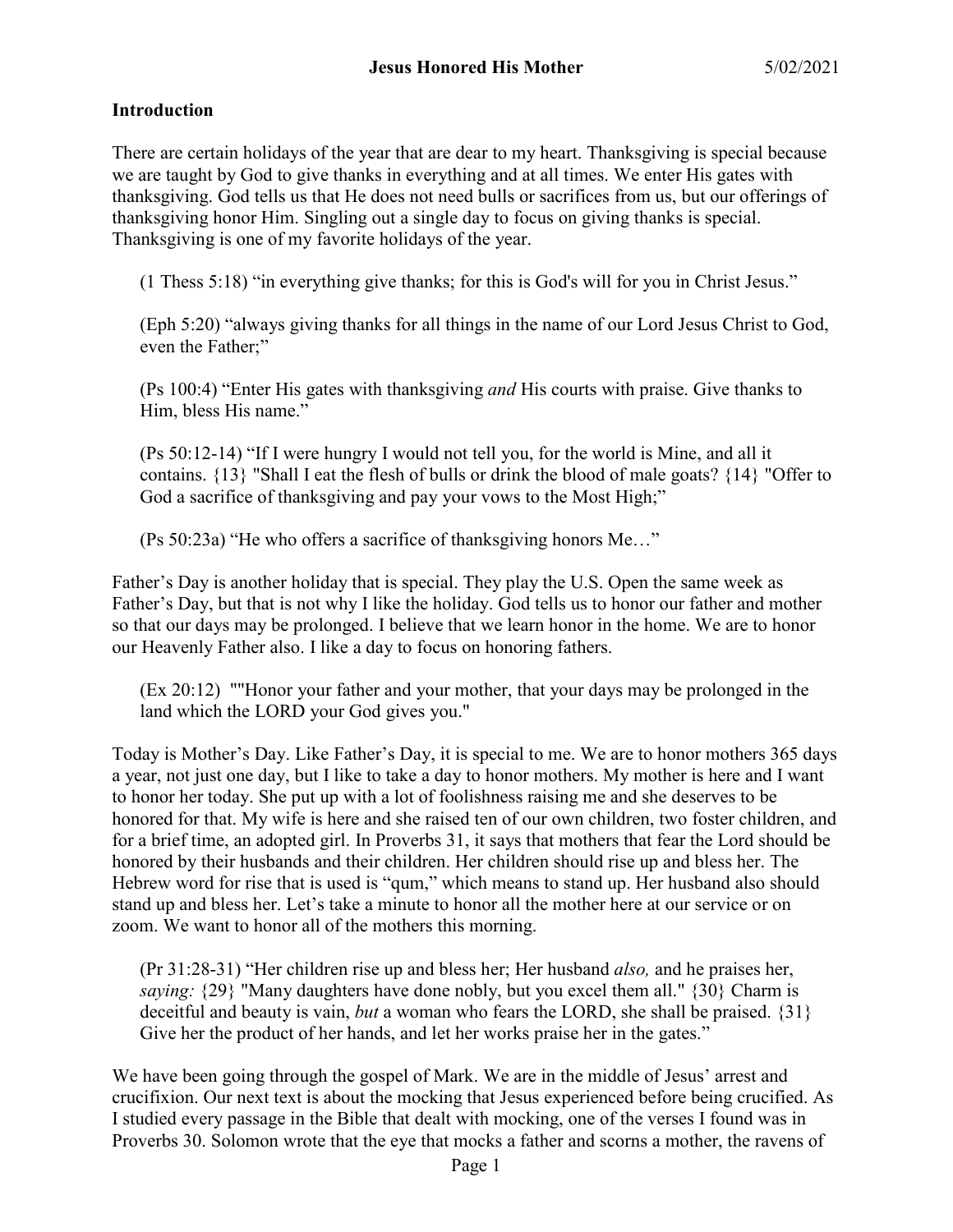the valley will pick it out, and the young eagles will eat it. In other words, when a child mocks his mother, he loses vision for his life. As I reflected on that the opposite of mocking and scorning is to honor and obey parents, which is clearly what the Scriptures teach us to do. I also thought about this particular holiday that we are celebrating today, Mother's Day, and decided to give a message about honoring mothers. Then, the Holy Spirit led me to ponder how Jesus honored His mother in the gospels. I thought about how He honored her as a child and young man. Then, I meditated on how Jesus honored His mother in His adult life and ministry. Honoring our parents does not stop when we reach a certain age or leave the house; we are to continue to honor our parents all of our days. Finally, I thought about the scene in John 19 where Jesus honored His mother in His final breaths of life on the cross. This morning we will look at how Jesus honored His mother.

(Pr 30:17) "The eye that mocks a father and scorns a mother, the ravens of the valley will pick it out, and the young eagles will eat it."

- 1. Jesus Honored His Mother as a Child (Luke 2:40, 3 John 4, 2:46-51)
- 2. Jesus Honored His Mother as an Adult (John 2:1-12, Mark 7:9-13, 1:29-31)
- 3. Jesus Honored His Mother at His Death (John 19:25-27)

# **1. Jesus Honored His Mother as a Child** (Luke 2:40, 3 John 4, 2:46-51)

There is not a lot of scripture that deals with Jesus' boyhood, but Luke mentions a couple things that we will address. In Luke 2:40, we read that the Child continued to grow and to become strong, increasing in wisdom; and the grace of God was upon Him.

(Luke 2:40) "The Child continued to grow and become strong, increasing in wisdom; and the grace of God was upon Him."

In Proverbs 10:1, we find that a wise son makes a father glad, but a foolish son is a grief to his mother. Mothers and father are full of joy when their children grow in wisdom, but when they are foolish, they bring grief to their mothers. John wrote that there is no greater joy than to hear that your children are walking in truth. Mothers are honored when their children grow in wisdom, and walk in truth. They are grieved and dishonored when they act foolishly. Jesus grew and increased in wisdom and truth, and the grace of God was upon Him. He brought joy to His parents and honored them in this way.

(Pr 10:1) "The proverbs of Solomon. A wise son makes a father glad, but a foolish son is a grief to his mother."

(Pr 14:13) "Even in laughter the heart may be in pain, And the end of joy may be grief."

(3 John 1:4) "I have no greater joy than this, to hear of my children walking in the truth."

I can tell you that as a young man I did not grow in wisdom and truth, and God's grace was not upon my life. My behavior did not honor my mother, but brought grief to her. It was after I received Christ and began to grow in wisdom that I began to honor my mother. But that was not the case with Jesus. He honored His mother while He as a young boy. In Ephesians 6:1-3, Paul mentions one of the ten commandments, that we are to obey our parents, for this is right, and he goes on to quote, "Honor your father and mother, which is the first commandment with a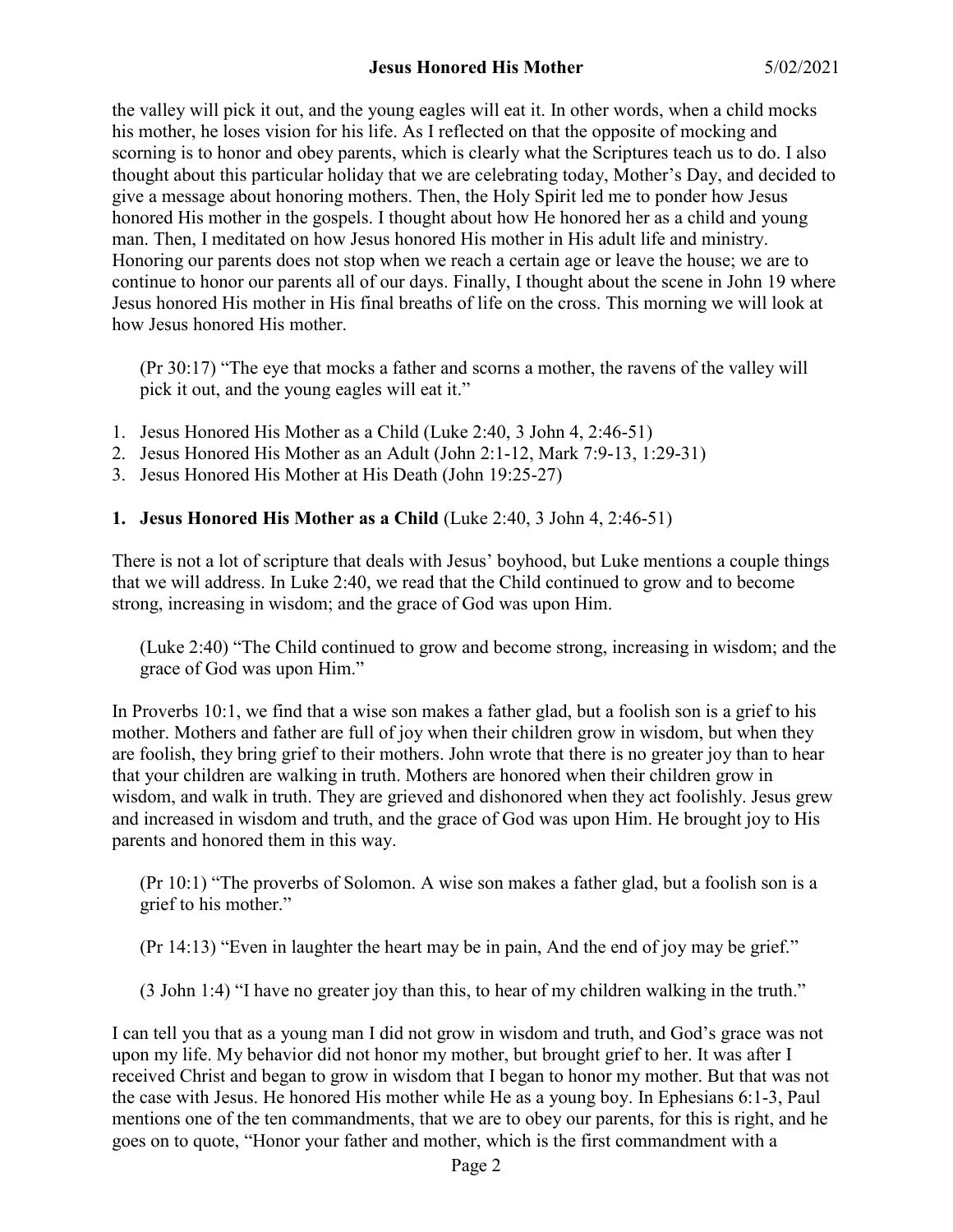promise, so that it may go well with you." Perhaps it was well with Jesus and the grace of God was upon Him because He was obedient to His parents and honored them with His obedience.

(Eph 6:1-3) "Children, obey your parents in the Lord, for this is right. {2} HONOR YOUR FATHER AND MOTHER (which is the first commandment with a promise), {3} SO THAT IT MAY BE WELL WITH YOU, AND THAT YOU MAY LIVE LONG ON THE EARTH."

There are a number of ways that we can honor our mothers. It is clear in Ephesians 6 that one of the ways that a child can honor his mother is by obeying them. We also saw that when a child grows in wisdom, it honors his parents. Let's take a look at another scene in Jesus' youth and see how He honored His mother. In Luke 2:46-51 we have the account of Jesus going to Jerusalem with His parents for the Passover Feast. When His parents left to go back to Nazareth, they thought He was with friends and relatives that were in their caravan. After a full day of travel they realized that Jesus had been left behind. So, they traveled a full day back to Jerusalem, and they found Him on the third day in the temple. Let's pick up the account in verse forty-six.

(Luke 2:46-51) "Then, after three days they found Him in the temple, sitting in the midst of the teachers, both listening to them and asking them questions. {47} And all who heard Him were amazed at His understanding and His answers. {48} When they saw Him, they were astonished; and His mother said to Him, "Son, why have You treated us this way? Behold, Your father and I have been anxiously looking for You."  $\{49\}$  And He said to them, "Why is it that you were looking for Me? Did you not know that I had to be in My Father's house?" {50} But they did not understand the statement which He had made to them. {51} And He went down with them and came to Nazareth, and He continued in subjection to them; and His mother treasured all these things in her heart."

Jesus was listening to the religious leaders and He was also asking them question. They asked Him, "Son, why have You treated us this way?" Jesus answered, "Did you not know that I had to be in My Father's house?" The King James Version says, "How is it that ye sought Me? Wist ye not that I must be about My Father's business?" Jesus was pursuing the Father and that honors our mothers. The part that I want to emphasize is in verse fifty-one. Jesus "went down with them and came to Nazareth, and He continued in subjection to them." One of the ways that we honor our parents is through our obedience and submission to their authority. That is what Paul said in Ephesians 6, "Children obey your parents in the Lord, for this is right, honor your father and mother…" Our obedience and submission honors our mothers, and that is what Jesus did.

Another way that we can honor our parents is by giving thanks for what they do for us. We have a debt of gratitude that we owe our mothers for laying their lives down for us. Our mothers did not sleep much while carrying us in their wombs. They did not sleep much after we came out, getting up at all hours of the night, feeding us and changing our diapers. They continued to serve us by cooking meals, clothing us, and taking care of us. We owe our gratitude to our mothers.

In Psalm 50:23, God told the Jewish people that if He were hungry, He would not tell them. He told them that all the cattle already belong to Him. He went on to tell them that they could honor Him by offering a sacrifice of thanksgiving and by ordering their ways aright. Just as we honor God with our thanks, we can honor our mothers as children by giving thanks.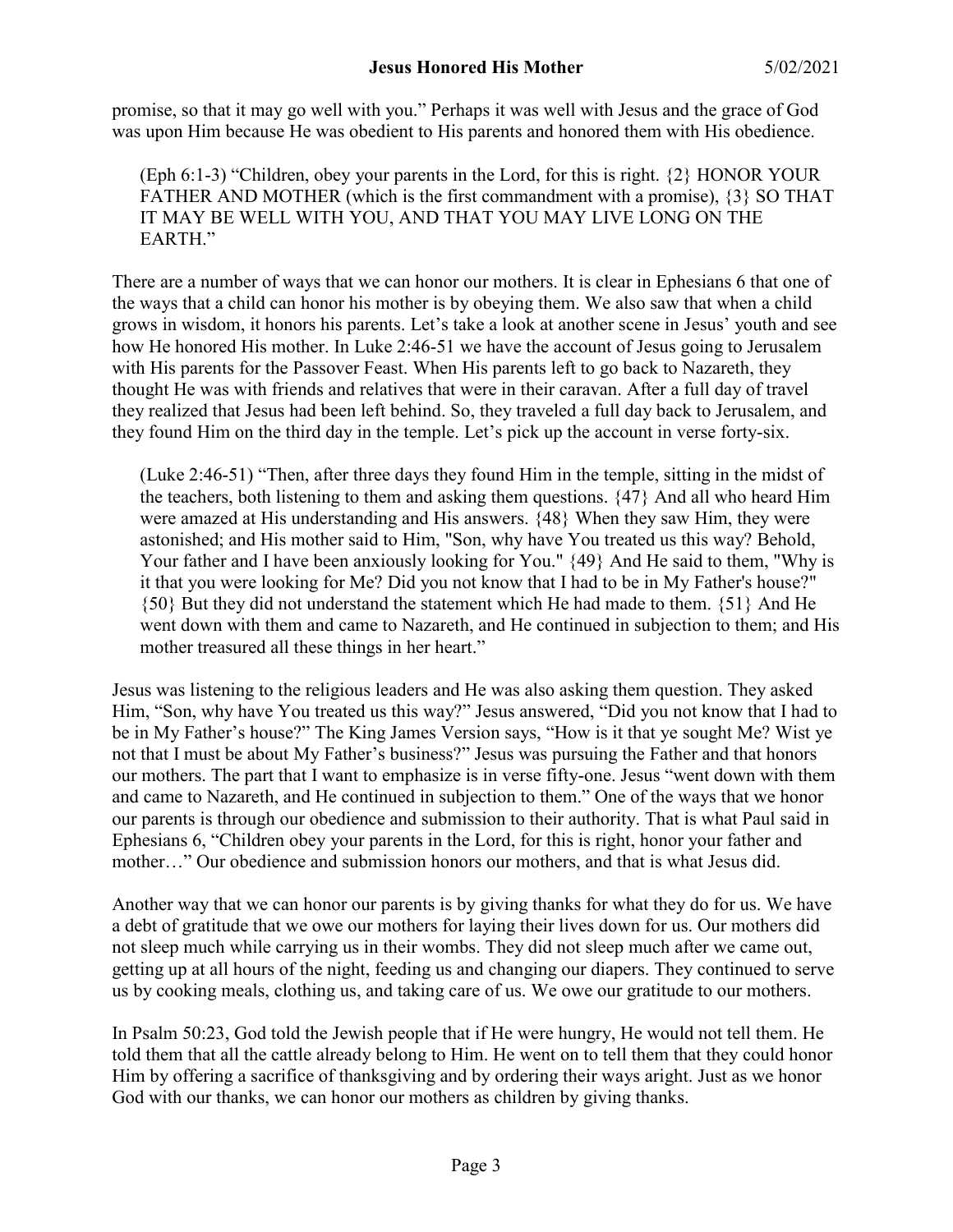(Ps 50:23) "He who offers a sacrifice of thanksgiving honors Me; and to him who orders *his* way *aright* I shall show the salvation of God."

## 2. **Jesus Honored His Mother as an Adult** (John 2:1-12, Mark 7:9-13, 1:29-31)

Jesus honored His mother while a child and young man. After He was grown He continued to honor His mother. One of the earliest accounts that we have of Jesus honoring His mother was at the wedding in Cana. This was in the beginning of His earthly ministry, and He was about the age of thirty at that time. John records that this was the beginning of His signs that Jesus did, so it was very early in His ministry.

(John 2:11) "This beginning of *His* signs Jesus did in Cana of Galilee, and manifested His glory, and His disciples believed in Him."

Jesus and His disciples were invited to this wedding. We don't know whose wedding it was, but it may have been a relative since Jesus, and His mother had been invited. I want to pause there for a minute. Jesus' father, Joseph, had died, and Jesus, as the oldest son, is responsible for taking care of His mother. He accompanied His mother to this wedding. He stopped His earthly ministry and made sure that He attended it with His mother. This was important to her, and He honored her by accompanying there. One of the ways that we can honor people is by being with them. In the last few years that my father was alive he had dementia, and carrying on a good conversation was difficult. But, I honored my father by going to his house, and later to the senior care facilities that he was in. I honored my mother by accompanying her and helping her take care of my father. We honor people when we spend time with them, and that is what Jesus did. Karen honored her mother by calling her on the phone every week. Karen honored her mother by going to visit her whenever she could. Karen honored her mother in the way she spoke to her mother. She never said anything against her mother. She always honored her mother with her words. I am blessed to be married to a woman who honored her mother, and has also honored her mother-in-law, my mother.

(John 2:1-2) "On the third day there was a wedding in Cana of Galilee, and the mother of Jesus was there; {2} and both Jesus and His disciples were invited to the wedding."

At the wedding the wine ran out. We don't know if they did not order enough, or whether the guests drank too much. We just know that the wine ran out, and that Jesus' mother went to Jesus and told him that they had no wine. This was embarrassing for the hosts and Mary knew that Jesus could do something about it, even though He had not done any public miracles up until that time. When she told Jesus about it, He answered, "Woman, what does that have to do with us? My hour has not yet come." That may sound odd, but Jesus was talking about His hour to die for the sins of the world. He was going to shed His blood and initiate a new covenant with us. When we take the Lord's Supper, we drink the wine, which represents the blood of Christ and the new covenant that we have in His blood. It was the beginning of Jesus' ministry; the hour had not come for Him to die just yet. He was not dishonoring His mother; He was just prophesying about His death in three years.

(John 2:3-4) "When the wine ran out, the mother of Jesus \*said to Him, "They have no wine." {4} And Jesus \*said to her, 'Woman, what does that have to do with us? My hour has not yet come."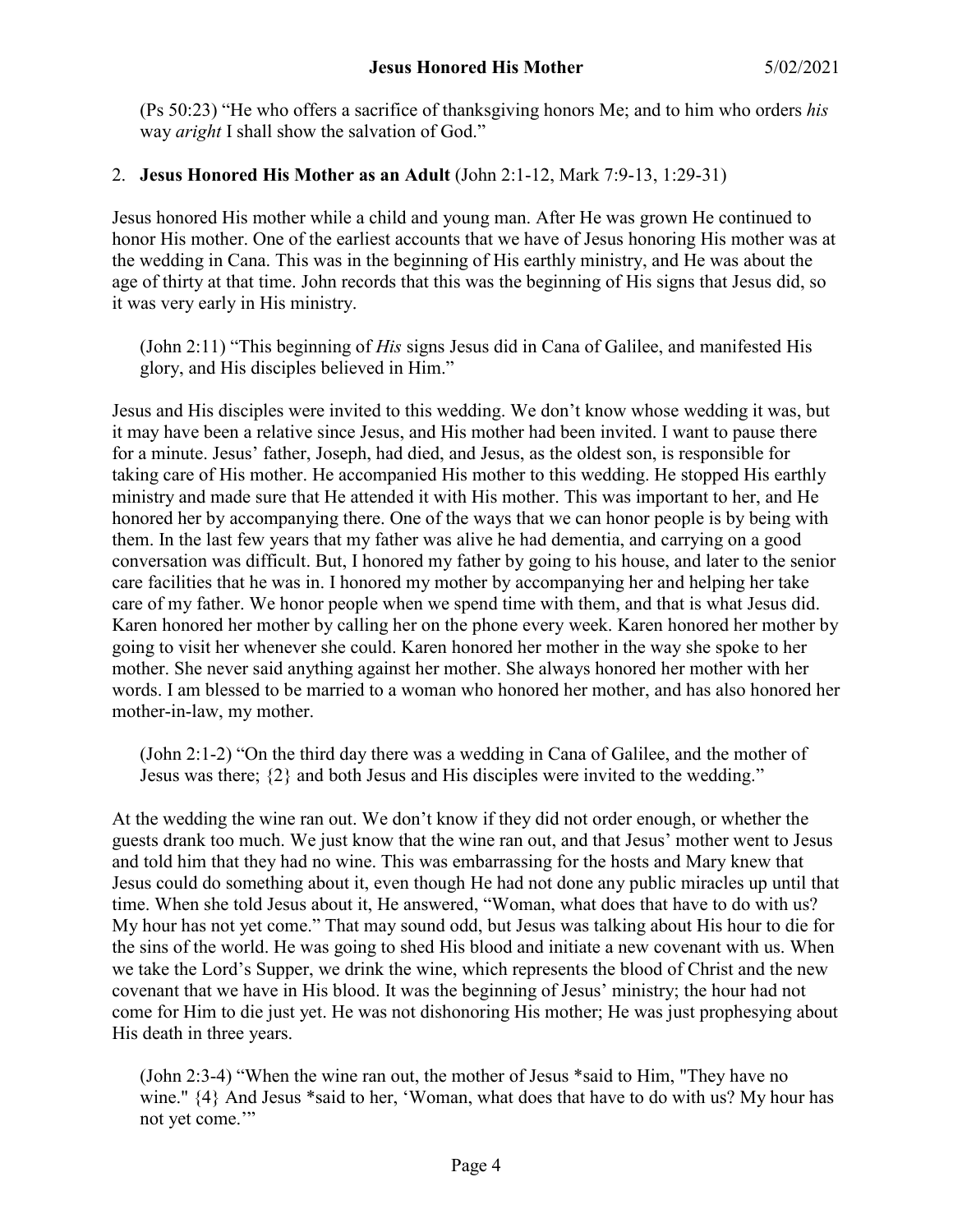His mother was undeterred, and said to the servants, "Whatever He says to you, do it." Mary knew that Jesus would do something if she asked Him. She knew that Jesus would honor her, because He always honored her. And Jesus did exactly that, He told the waiters to go fill the waterpots with water from the six stone waterpots, and when they did, the water changed into wine. When the headwaiter tasted it, he told the bridegroom, "Every man serves the good wine first, and when the people have drunk freely, then he serves the poorer wine, but you have kept the good wine until now." Jesus honored His mother by doing His first miracle at her request.

(John 2:5-10) "His mother \*said to the servants, "Whatever He says to you, do it." {6} Now there were six stone waterpots set there for the Jewish custom of purification, containing twenty or thirty gallons each. {7} Jesus \*said to them, "Fill the waterpots with water." So they filled them up to the brim. {8} And He \*said to them, "Draw *some* out now and take it to the headwaiter." So they took it *to him.* {9} When the headwaiter tasted the water which had become wine, and did not know where it came from (but the servants who had drawn the water knew), the headwaiter \*called the bridegroom, {10} and \*said to him, "Every man serves the good wine first, and when *the people* have drunk freely, *then he serves* the poorer *wine; but* you have kept the good wine until now."

Jesus did not just honor His mother, but He honored all mothers. He also taught people to honor their mothers. In Mark 1:29-31, Jesus went to the home of Simon and Andrew. Peter's motherin-law was sick and they told Jesus that she was sick. He went to her and took her hand and raised her up, and the fever left her. He honored Peter's mother-in-law.

(Mark 1:29-31) "And immediately after they came out of the synagogue, they came into the house of Simon and Andrew, with James and John. {30} Now Simon's mother-in-law was lying sick with a fever; and immediately they \*spoke to Jesus about her. {31} And He came to her and raised her up, taking her by the hand, and the fever left her, and she waited on them."

In Mark 7:9-13, Jesus and His disciples had been criticized for eating without ceremoniously washing their hands. Jesus corrected them, saying, "You are experts at setting aside the commandment of God in order to keep your tradition." Then He quoted Moses, "Honor your father and your mother, and he who speaks evil of father or mother is to be put to death." Then, He showed them how they dishonored their mothers and fathers. When their parents needed financial help, they would say that whatever they had was "Corban," which means dedicated or given to God. They used loopholes in their traditions to get out of giving money to help their parents, and they invalidated the word of God by their traditions. Jesus did not just honor His mother and other mothers, He taught people to honor their mothers. One of the ways that we honor our mothers is to make sure they are financially taken care of. I would add that we are to make sure that our mothers are taken care of in all respects. We need to make sure their physical, spiritual and other needs are taken care of. That is another way of honoring them.

(Mark 7:9-13) "He was also saying to them, "You are experts at setting aside the commandment of God in order to keep your tradition. {10} "For Moses said, 'HONOR YOUR FATHER AND YOUR MOTHER'; and, 'HE WHO SPEAKS EVIL OF FATHER OR MOTHER, IS TO BE PUT TO DEATH'; {11} but you say, 'If a man says to *his* father or *his* mother, whatever I have that would help you is Corban (that is to say, given *to God*),'  $\{12\}$ you no longer permit him to do anything for *his* father or *his* mother; {13} *thus* invalidating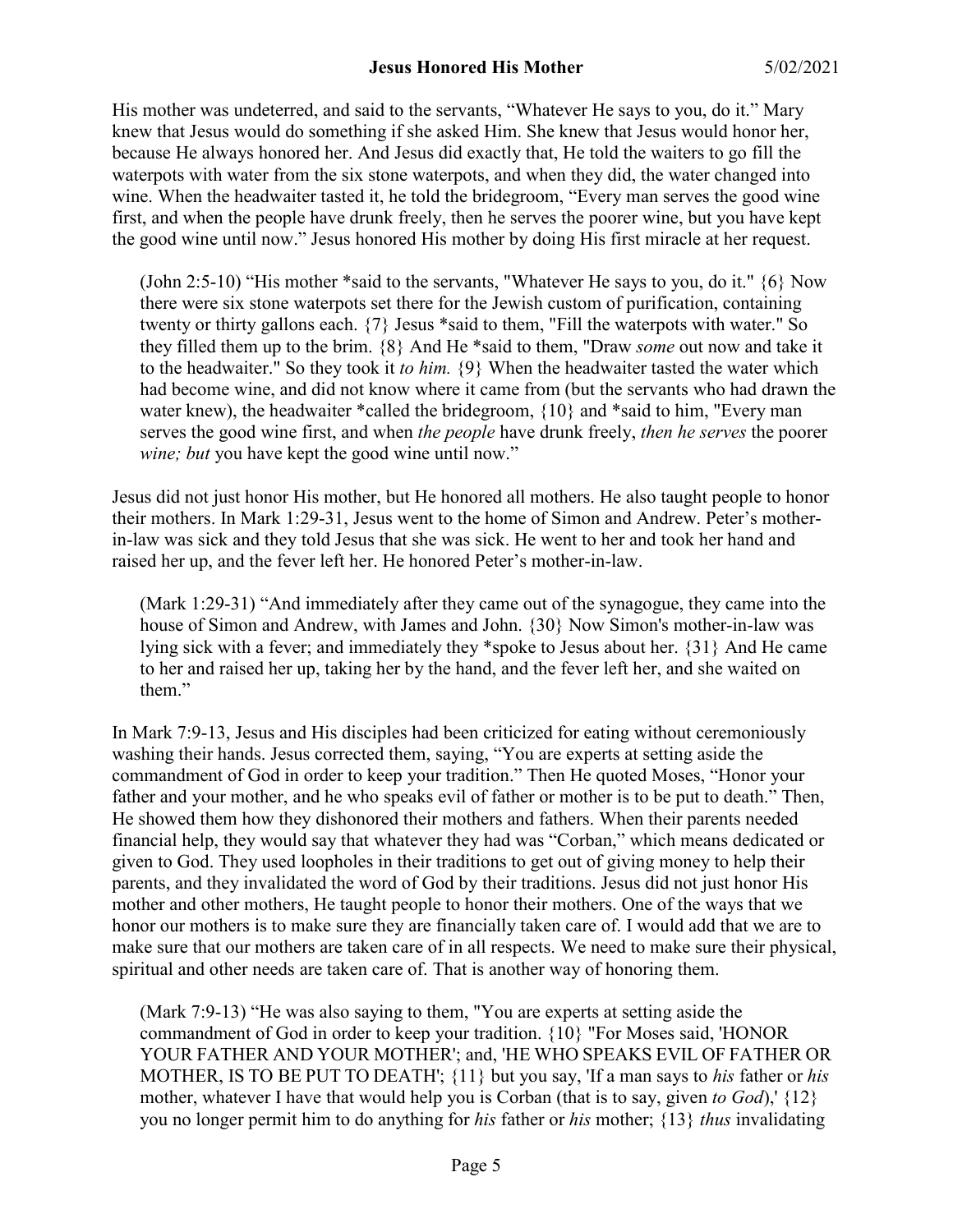the word of God by your tradition which you have handed down; and you do many things such as that."

In 1 Timothy 5, Paul taught that we are to honor widows who are widows indeed. He said that children and grandchildren should learn to practice piety in regard to their own family. These widows that Paul is referring to are their mothers and grandmothers. Families need to honor their mothers by taking care of them financially and otherwise. In verse eight Paul concludes by saying, "But if anyone does not provide for his own, and especially for those of his household, he has denied the faith and is worse than an unbeliever." Those are strong words. Honoring mothers is not just for children. As we grow older, and our mothers grow older, we are to practice piety and honor them by providing for them.

(1 Tim 5:3-8) "Honor widows who are widows indeed;  $\{4\}$  but if any widow has children or grandchildren, they must first learn to practice piety in regard to their own family and to make some return to their parents; for this is acceptable in the sight of God...  $\{8\}$  But if anyone does not provide for his own, and especially for those of his household, he has denied the faith and is worse than an unbeliever."

### 3. **Jesus Honored His Mother at His Death** (John 19:25-30)

Jesus honored His mother as a child and as an adult. He honored her right up until the time He died on the cross. Let's pick up the account in John 19:25-27. Jesus was on the cross, and His mother was standing by the cross watching her son suffer and die. When Jesus saw His mother and the apostle John, He said to His mother, "Woman, behold, your son! Then He said to the disciple, "Behold, your mother!" From that hour John took her into his own household. At that point Jesus' brothers were not believers. Jesus was the oldest son and he had the responsibility of taking care of His mother. Since He was dying, He needed to make sure His mother, who was a widow, was properly taken care of. So, He entrusted her to the care of John. I believe that Jesus did this for more than just financial provision. Jesus had several brothers who could have taken care of her, but Jesus wanted to make sure she had a proper spiritual covering. Jesus put John in charge of His mother so that she would be spiritually covered. Even though the scriptures do not say anything about this, I believe that this was eventually changed. Jesus' half-brother, James, became the leader of the church in Jerusalem. I believe that when James became a believer, Mary was placed back under his care. Again, the scriptures do not record that, but it is my opinion.

(John 19:25-27) "Therefore the soldiers did these things. But standing by the cross of Jesus were His mother, and His mother's sister, Mary the *wife* of Clopas, and Mary Magdalene. {26} When Jesus then saw His mother, and the disciple whom He loved standing nearby, He \*said to His mother, "Woman, behold, your son!" {27} Then He \*said to the disciple, "Behold, your mother!" From that hour the disciple took her into his own *household.*"

Right after Jesus had given His mother to John, and John to His mother, He knew that all things had been accomplished and said, "I am thirsty." A jar full of sour wine was given to Him on a sponge and when Jesus had received the sour wine, He said, "It is finished!" And Jesus bowed His head and gave up His spirit. The main point here is that even on the cross, in His final moments before dying, He was looking out for the welfare of His mother. He honored His mother until the minute He died. Honoring our mothers is not just for children. It is something that we are commanded to do all the days of our lives, which is what Jesus did.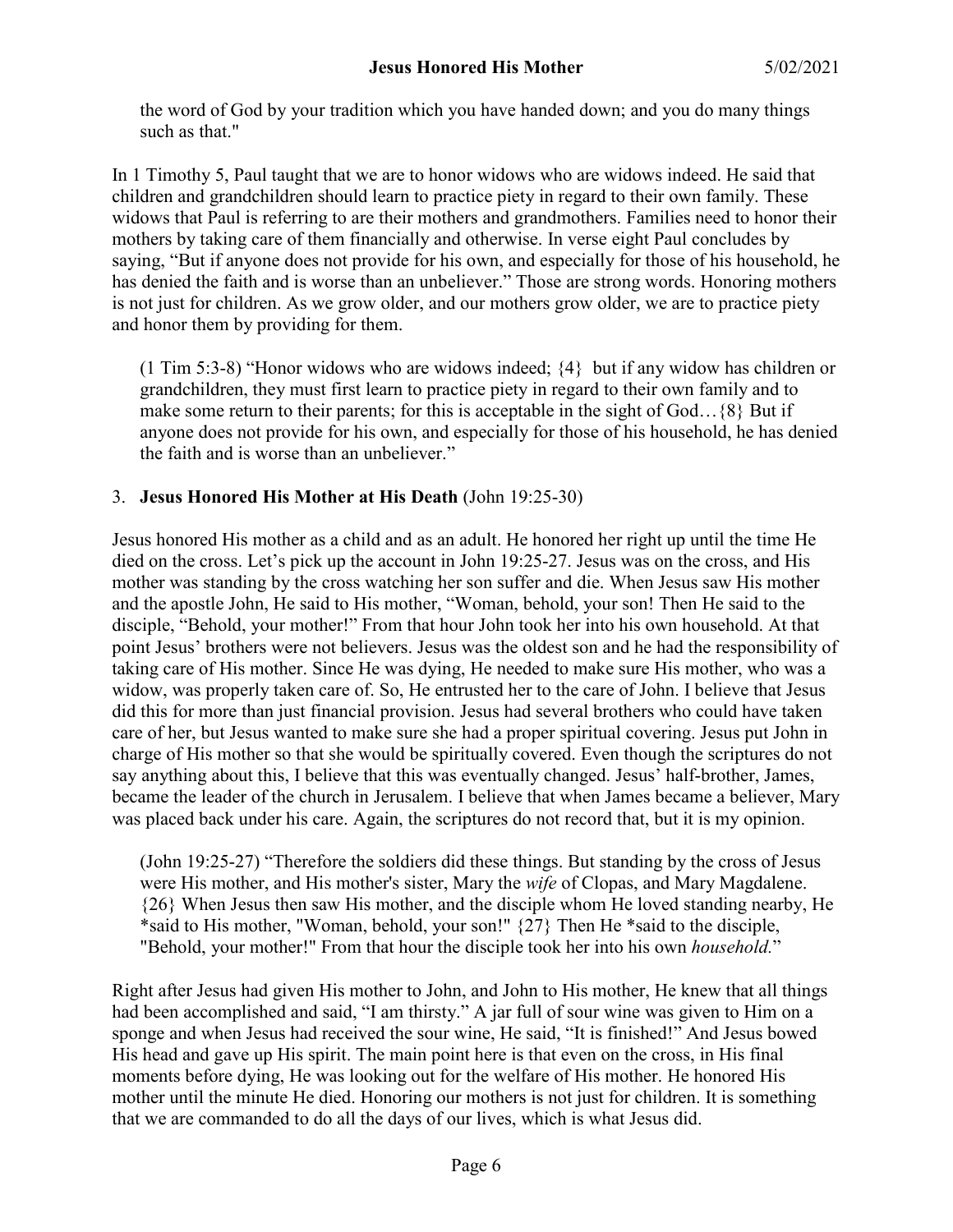(John 19:28-30) "After this, Jesus, knowing that all things had already been accomplished, to fulfill the Scripture, \*said, "I am thirsty." {29} A jar full of sour wine was standing there; so they put a sponge full of the sour wine upon *a branch of* hyssop and brought it up to His mouth. {30} Therefore when Jesus had received the sour wine, He said, "It is finished!" And He bowed His head and gave up His spirit."

## **Conclusion and Applications**

This morning we have looked at how Jesus honored His mother as a child and young man. Let me ask the young people here a few questions.

- Do you honor your mother by listening carefully to what your mother says? Do you honor your mother by always obeying her?
- Do you honor your mother by thanking her for all the things that she does for you? Do you thank her for cooking your breakfast? Your lunch? Your dinner? Do you thank her for doing your laundry? Do you thank her for reading books to you? Do you honor your mother by giving thanks to her?
- Do you honor your mother by doing the things that please God? Are you honoring your mother by reading your Bible? Are you honoring your mother by trying grow in wisdom?

We also saw that Jesus honored His mother as an adult and in His ministry. Let me ask the adults a few questions.

- Do you honor your mother by spending time with her? Do you honor your mother by calling her on the phone? Do you honor your mother by sending her cards and reminding her of your love and appreciation for her?
- Do you honor your mother by making sure she has all of her needs met? Do you support her financially when she has needs?
- Do you honor your mother by serving and helping her?
- Do you honor your mother by providing a spiritual covering for her and praying for her? Do you try to protect her from scams and things that people do to take advantage of the elderly? Do you honor your mother by protecting her?
- Do you honor your mother by thanking her for all that she has done for you all of your life? Do you thank her for laying her life down for you?

Church, honoring our mothers is not something just for children. Honoring our mothers is not just for one day a year. Honoring our mothers is something that we must do all the days of our lives.

Father God, we take this opportunity this morning to thank You for all the mothers that are here this morning. We thank You and them for their sacrifices that they made raising children. We want to highly esteem them and show them our appreciation. Father, I ask You to help us to honor them every day, not just today. For those who are still raising children, we ask You to bless them, and to give strength, grace and wisdom. For those whose children have left home, we ask You to bless them, and fill them with fullness of joy as they see their children walking in truth. Lord, You tell us to be a pillar and support of truth. Help all of us be a pillar and support of the role and value of motherhood. We ask this in Jesus' name. Amen.